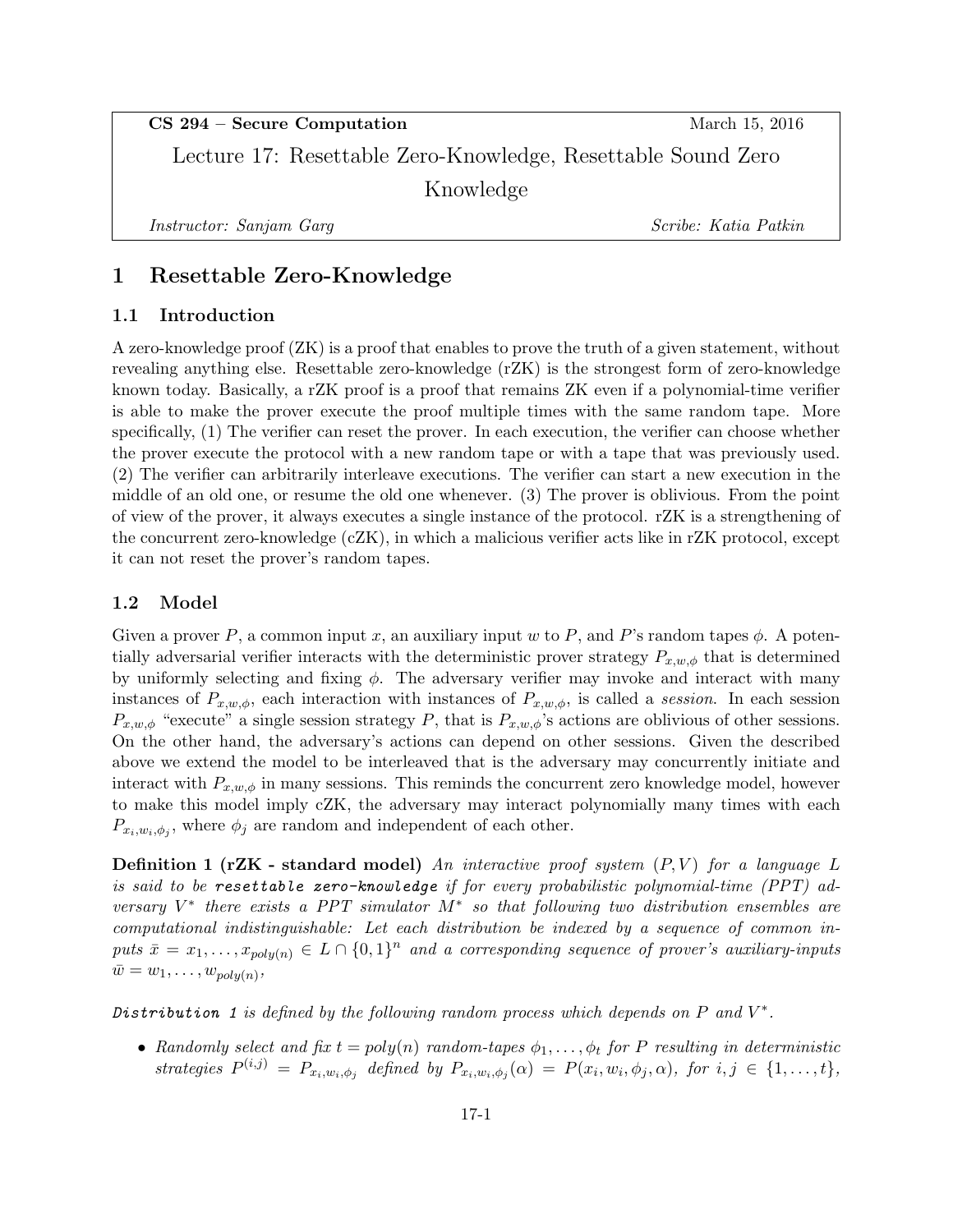where  $\alpha$  is a message from  $V^*$ .

- $V^*$  interacts with  $\{P^{(i,j)}\}_{i,j}$  in interleaved form.
- Once  $V^*$  decides it is done interacting with  $P^{(i,j)}$ , it produces an output based on its view of the interactions. Lets denote this output by  $\langle P(\bar{w}), V^* \rangle (\bar{x})$ .

Distribution 2 The output of  $M^*(\bar{x})$ .

### 1.3 Protocol

Let  $(P, V)$  be protocols in which the first verifier-message determines all its subsequent messages. This means that the verifier can only either abort or send a predetermined message. The first verifier-message is a sequence of commitments that are decommitted in subsequent verifier steps. In such a case the verifier's subsequent steps are either to send an illegal decommitment (essentially aborting) or decommit to the predetermined value. Each subsequent message of the verifier-message is comprised of two parts: (1) The main part - the revealed value and (2) The authenticator - the extra decommitment information, that establishes the validity of this value. The main value, determined by the commitment and the other part the authenticator, decommitment information, may change. If the prover's subsequent actions depend on the authenticator to be valid, it will abort for invalid authenticator, and for valid authenticator its actions depend only on the main part. In the resettable setting the first message in a session is always sent by the verifier and specifies the incarnation of P. The second message is sent by the prover, and is called the prover initialization message. The third message is sent by the verifier and is called the determining message of the session. The prover's randomness is achieved with PRF (pseudorandom function). The PRF is applied to the determining message and the input. When P receives the determining message, it sets the random tape to the result of applying the PRF.

Given com is some commitment scheme.

- $V \to P$ : Send FM = com( $\sigma$ ), {com( $\sigma_{i,j}^{b}$ )}<sub>i∈[k],j∈[k],b∈{0,1}</sub>.
- P: The strategy  $P_{x_i,w_i,\phi_j}(\alpha)$ .
- Generating r using different randomness:  $r_{i,j} = \text{PRF}_{\phi_j}(x_i, w_i, \text{FM})$  (Notice that now even the rewind does not help the verifier)
- For every  $i \in [k]$ :
	- $-P \to V$ : Send  $r_{i,1}, \ldots, r_{i,k}$  $- V \to P$ : Decommit to  $\sigma_{i,j}^{r_{i,j}}$  for all  $j \in [k]$

#### 1.4 Proof

We want to show that to simulate the view of  $V^*$  it is enough to simulate the view of  $V^*_{NR,NA}$ , where NR is Non Repeating and NA is Non Aborting, where  $V^*_{NR,NA}$  is just the case of the concurrent ZK, because the first message determines the rest of the messages. [The proof for cZK we saw in the previous class]. The proof is comprised of two steps first we show that the view of the cheating verifier  $V^*$  is the same as the view of the  $V_{NR}^*$  and in the second step we show that the view of  $V_{NR}^*$  is the same as the view of  $V_{NR,NA}^*$ .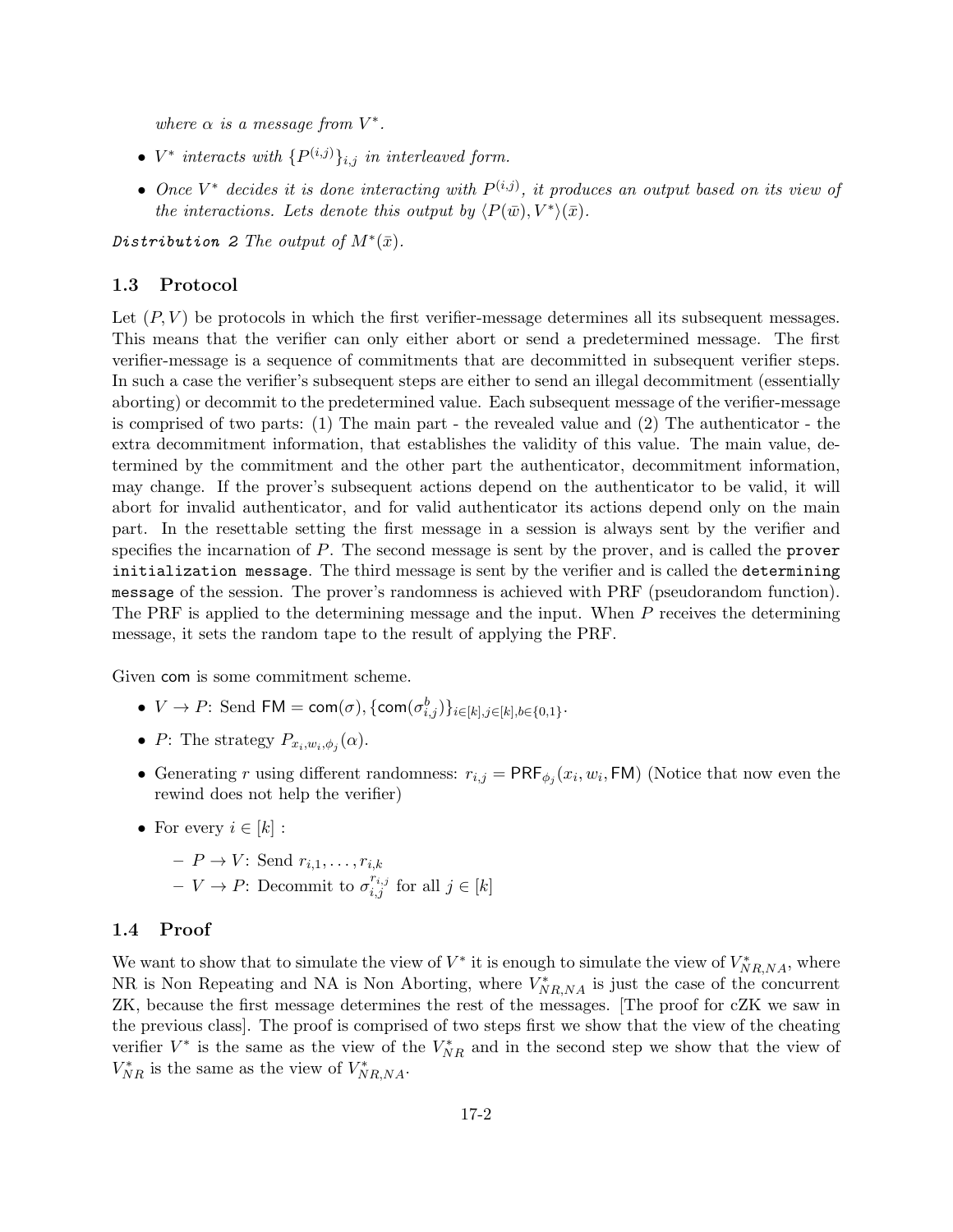- Step  $1(V^* \approx V^*_{NR})$ : The simulator answer for every repeating query from  $V^*$  on it is own, hence removing the repetitions. No need to use the prover. As a result we get a guarantee that  $P^{(i,j)}$  is done only once.
- Step 2  $(V_{NR}^* \approx V_{NR,NA}^*)$ : The simulator can simulate a view where for every aborting query, it answers ⊥.

In more details, we construct  $W^*$  that will serve as a "mediator" between adversary  $V^*$  and prover P. When  $V^*$  starts a new session with determining message that is different from all previous ones,  $W^*$  will pass the messages of this session between  $V^*$  and P. When  $V^*$  "replays" an existing session,  $W^*$  will responds to  $V^*$  using the answers of P in this session, without involving P. Finally W<sup>\*</sup> outputs whatever  $V^*$  outputs. The construction of  $W^*$  (where  $P^{(i,j,k)} = P_{x_i,w_i,\phi_{j,k}}$ ):

- 1.  $V^*$  initiates a new session with some  $P^{(i,j)}$ .  $W^*$  initiates a new session  $P^{(i,j,k)}$  where k is a new index. Next it obtains the prover initialization and forwards the message to  $V^*$ .
- 2.  $V^*$  sends a new determining message ( $\alpha$ ) to  $P^{(i,j)}$ .  $W^*$  sends the message to one of the sessions  $P^{(i,j,\cdot)}$ , that awaits a determining message.  $W^*$  forwards the response to  $V^*$ . This session becomes the active session of  $(i, j, \alpha)$  and stores the prover's response.
- 3.  $V^*$  repeats a first message to  $P^{(i,j)}$ . (The determining message is  $\alpha$ ).  $W^*$  forwards to  $V^*$  the relevant message from its storage in the active session of  $(i, j, \alpha)$ . W<sup>\*</sup> does not communicate with any session of P.
- 4.  $V^*$  sends a valid message to  $P^{(i,j)}$ . (The determining message is  $\alpha$ ). Let l denote the index of the current message sent by  $V^*$ . There are two cases:
	- The current session is the first session of  $V^*$  with  $P^{(i,j)}$  with determining message  $\alpha$ and  $V^*$ 's  $l^{th}$  message is valid:  $W^*$  forwards the current message to the active session of  $(i, j, \alpha)$  it forwards P's to  $V^*$  and stores it.
	- The current session is NOT the first session of  $V^*$  with  $P^{(i,j)}$  with determining message  $\alpha$  and  $V^{*}$ 's  $l^{th}$  message is valid:  $W^{*}$  forwards to  $V^{*}$  the proper response from its storage, without communicating with any session of P.
- 5.  $V^*$  sends an invalid message to  $P(i, j)$ .  $W^*$  replies with P's abort message to  $V^*$ .  $W^*$  does not forward this invalid message to any session of P.
- 6.  $V^*$  terminates:  $W^*$  output the same output message as  $V^*$  and halts.

We get that the output of  $W^*$  is computationally indistinguishable from the output of  $V^*$ .

# 2 Resettable Sound Zero Knowledge

## 2.1 Introduction

The rsZK is similar to the rZK however here the prover can reset the verifier to use the same random tape in multiple concurrent executions. Informally, an interactive proof achieves resettable soundness if a prover cannot convince a verifier of an incorrect statement with non-negligible probability.